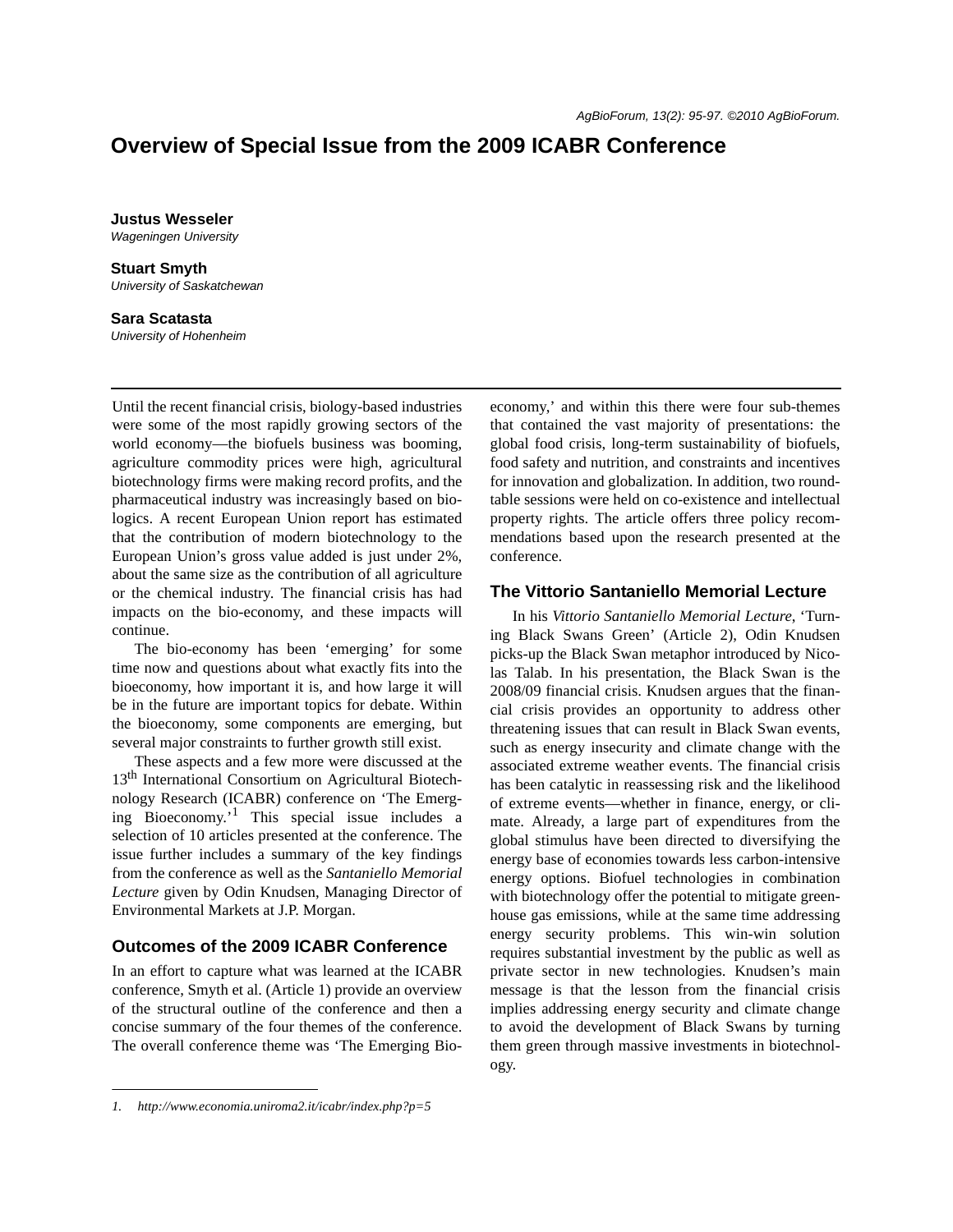### **Markets and Economics of Biofuels**

Hochman, Rajagopal, and Zilberman show that turning Black Swans green is not that simple and requires an understanding of the economic mechanisms at work. In 'The Effect of Biofuels on Crude Oil Markets ' (Article 3) they show that the introduction of biofuels reduced international fuel prices and gasoline consumed by oilimporting countries by 1% and 1.2%, respectively. At the same time however, the total amount of fuel consumed (oil-importing and exporting countries) increased by 1.15% due to the reduction in fuel prices. Welfare in oil-exporting countries declined by 2% and rose in oilimporting countries by 2.8%. To have a positive impact on greenhouse gas emissions, the introduction of biofuels requires 50% less carbon emissions from biofuels in comparison to fossil fuels. This substantial amount of emission reduction is still a challenge for biofuel technologies. The authors also raise concerns about using 'dirty fossil-fuel technologies' such as oil sands. Putting those into use may easily off-set carbon-emission savings from biofuels.

A clean-energy technology that may provide substantial carbon-emission savings is the use of microalgae. Microalgae has the additional advantage of creating almost no problems in direct and indirect land use. Richardson, Outlaw, and Allison investigate 'The Economics of Microalgae Oil' (Article 4) through the use of Monte Carlo simulation to compare two types of microalgae production technology. One production assessment is based on standard technologies, while the other is calibrated on more advanced technologies. While the results for both technologies show costs are highly variable, the average costs of the more advanced technology are substantially lower. Comparing the results with oil prices, the authors conclude that microalgae production can compete if the advanced technology can indeed be scaled-up at constant or decreasing returns to scale. While this is often not the case, technical efficiency needs to be further improved.

Supporting policies can play an important role in increasing technical efficiency. Ninni assesses the European biofuel policy landscape in 'Policies to Support Biofuels in Europe: The Changing Landscape of Instruments' (Article 5). The main European biofuel policy consists of a mandate for a 5.75% rate by 2010 and a 10% rate by 2020 of the final consumption of energy in transport from renewable energy sources within each EU member state. While these targets have not been controversial, the debate of food versus fuel has lately became more important and an essential part of the EU directive on the promotion of energy from renewable resources in 2009. The author expects that meeting the 10% target will be difficult and in the end EU policies will change by directing more resources to the development of second- and third-generation biofuels than by trying to meet the 10% target.

## **The Three A's of Agbiotech: Adoption, Attitudes, and Asynchronous Approval**

In 'The Adoption and Diffusion of GM Crops in the United States: A Real Option Approach' (Article 6), Scandizzo and Savastano estimate the effect of the hurdle rate on adoption and diffusion of GM crops in the United States. They find a significant irreversibility effect for the adoption of Bt and herbicide-resistant corn and the diffusion of herbicide-resistant soybeans. While a number of studies have used a real option approach within an ex-ante assessment of the GM technology, this is the first study using ex-post cultivation data. The significance of the hurdle rate is remarkable as, at the farm, 'real' irreversible adoption costs for Bt corn and herbicide-resistant corn have not been reported. Hence, the significance of the hurdle rate indicates the presence of perceived irreversible adoption effects by adopters.

Perceived irreversible effects of using GM crop technologies not only affects adoption but also the attitudes of consumers towards the technology. In 'Is Agricultural Biotechnology Part of Sustainable Agriculture? Different Views in Switzerland and New Zealand' (Article 7), Aerni compares the attitudes of stakeholders in Switzerland and New Zealand with respect to agricultural biotechnology as part of sustainable agriculture. While respondents from Switzerland largely consider agricultural biotechnology to be a threat to sustainable agriculture, their counterparts in New Zealand think it must be an essential component of the future of sustainable agriculture. The differences in results have been explained by the progressive attitude toward sustainable agriculture in New Zealand related to the influence of innovative food research organizations and entrepreneurial producer associations in public policy, and the defensive attitude towards sustainable agriculture in Switzerland are largely due to the importance of government institutions, NGOs, and large retailers in particular not in favor of agricultural biotechnology.

Stein and Rodríguez-Cerezo (Article 8) present the results of the Institute for Prospective Technological Studies' workshop on 'The Global Commercial Pipeline of New GM Crops,' held in November 2008 in their article entitled 'Low-Level Presence of New GM Crops: